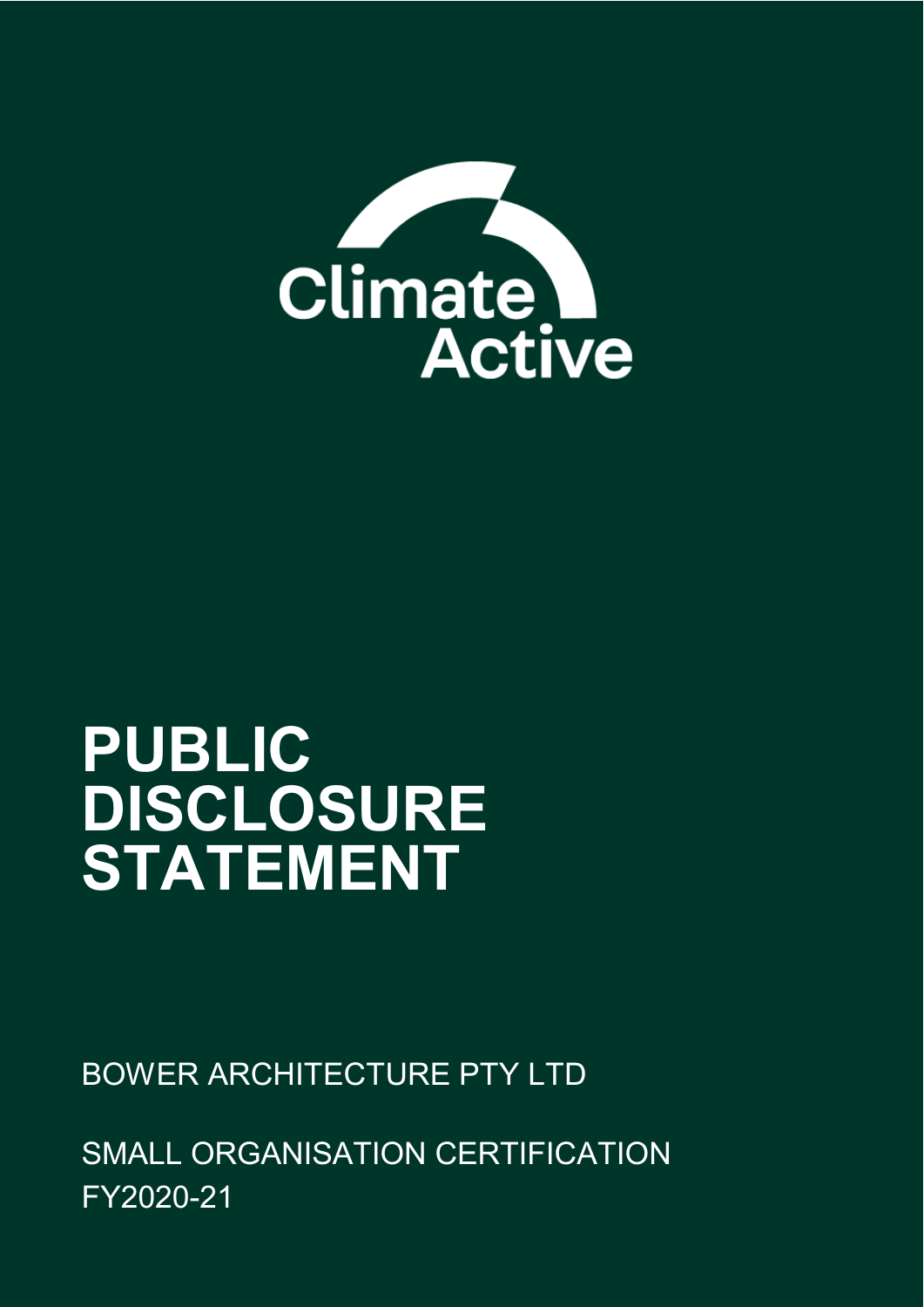# Australian Government **Climate Active Public Disclosure Statement**





**An Australian Government Initiative** 



NAME OF CERTIFIED ENTITY: Bower Architecture Pty Ltd REPORTING PERIOD: Financial year 1 July 2020 – 30 June 2021

#### **Declaration**

To the best of my knowledge, the information provided in this Public Disclosure Statement is true and correct and meets the requirements of the Climate Active Carbon Neutral Standard.

Signature Date Date

15.11.21

Name of Signatory Anna Dutton

naputtar

Position of Signatory Architect Director



**Australian Government Department of Industry, Science, Energy and Resources** 

Public Disclosure Statement documents are prepared by the submitting organisation. The material in Public Disclosure Statement documents represents the views of the organisation and do not necessarily reflect the views of the Commonwealth. The Commonwealth does not guarantee the accuracy of the contents of the Public Disclosure Statement documents and disclaims liability for any loss arising from the use of the document for any purpose. Version number February 2021

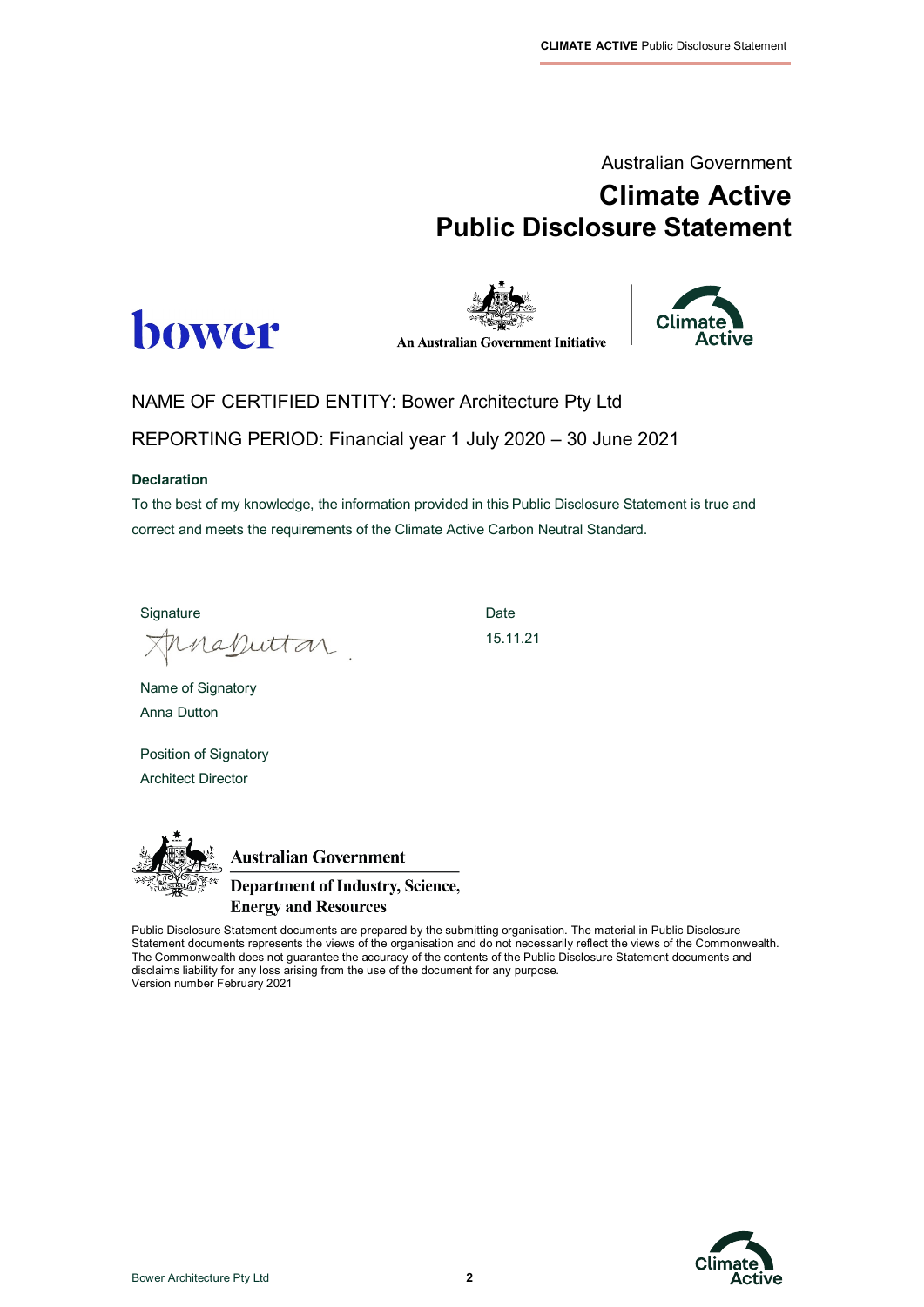# 1. CARBON NEUTRAL INFORMATION

### **Description of certification**

This inventory has been prepared for the financial year from 1 July 2020 to 30 June 2021 and covers the Australian business operations of Bower Architecture Pty Ltd, ABN: 12 113 273 448.

The operational boundary has been defined based on an operational control test, in accordance with the principles of the National Greenhouse and Energy Reporting Act 2007. This includes the following locations and facilities:

• 3D/26 Wellington Street, Collingwood 3066 VIC

The methods used for collating data, performing calculations and presenting the carbon account are in accordance with the following standards:

- Climate Active Standards
- The Greenhouse Gas Protocol: A Corporate Accounting and Reporting Standard (Revised Edition)
- National Greenhouse and Energy Reporting (Measurement) Determination 2008

Where possible, the calculation methodologies and emission factors used in this inventory are derived from the National Greenhouse Accounts (NGA) Factors in accordance with "Method 1" from the National Greenhouse and Energy Reporting (Measurement) Determination 2008.

The greenhouse gases considered within the inventory are those that are commonly reported under the Kyoto Protocol; carbon dioxide (CO<sub>2</sub>), methane (CH<sub>4</sub>), nitrous oxide (N<sub>2</sub>O) and synthetic gases hydrofluorocarbons (HFCs), perfluorocarbons (PFCs) sulphur hexafluoride ( $SF<sub>6</sub>$ ) and nitrogen trifluoride  $(NF<sub>3</sub>)$ . These have been expressed as carbon dioxide equivalents  $(CO<sub>2</sub>-e)$  using relative global warming potentials (GWPs) as specified in the 2014 IPCC Assessment Report 5 with a 100 year horizon.

*"As Architects we are conscious of the impact we have on the environment and by being certified under Climate Active demonstrates transparency in our commitment to paving the way for a cleaner future."* 

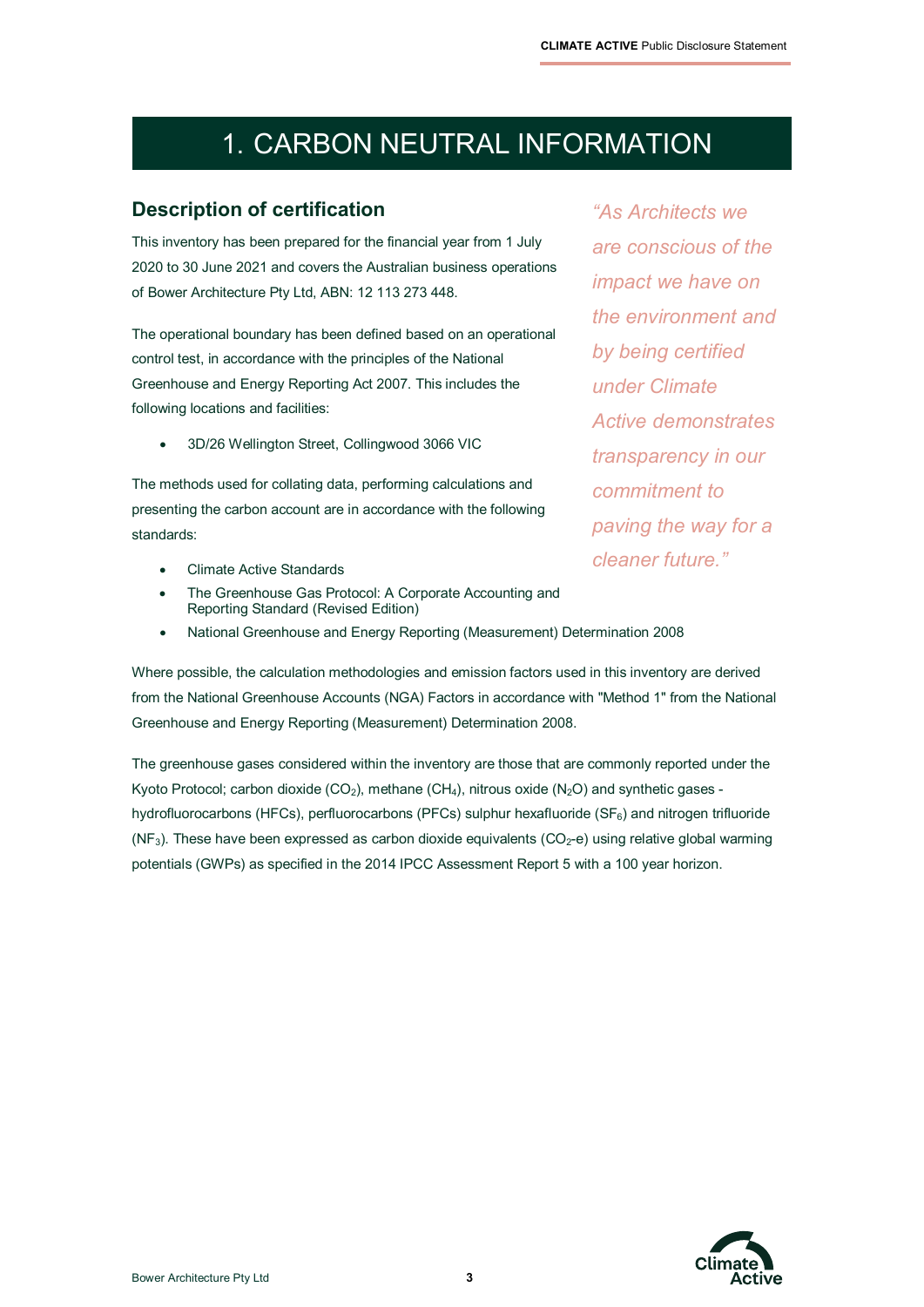### **Organisation description**

Bower Architecture is a Melbourne architecture and interior design practice formed in 2005 and led by Architect Directors Chema Bould and Anna Dutton.

We strive to create timeless places that are loved by our clients and those who experience them. We maximise every opportunity, revealing smart, memorable spaces that inspire, challenge, engage and excite.

Many clients are drawn to us because of our approach to sustainability. Sustainability is integral to all of our projects and we discuss if from the very beginning with our clients.

For us, sustainability starts with building quality that lasts the long term. A building that is used and loved for over 50 years is a sustainable building. Building from this foundation, we plan our buildings to make the most of natural light and processes such as natural ventilation and passive heating and cooling. We carefully plan shading and thermal mass to create stable indoor temperatures while also maximising efficiency and minimising waste in terms of space and materials. Maximising durability and using local, sustainably and ethically sourced materials and products whenever possible is a given. Most of our projects feature solar power and batteries and if clients are keen to go further, we can assist them with other choices like eliminating reliance on natural gas (a non-renewable resource), choosing certified Green Power or making their project carbon neutral. All these steps aim to significantly reduce or even eliminate the long-term lifespan energy costs to our clients and the environment.

Bower Architecture has been proudly carbon neutral since financial year 2019 and we commit to have all our new projects and major renovations to be carbon neutral by 2030.

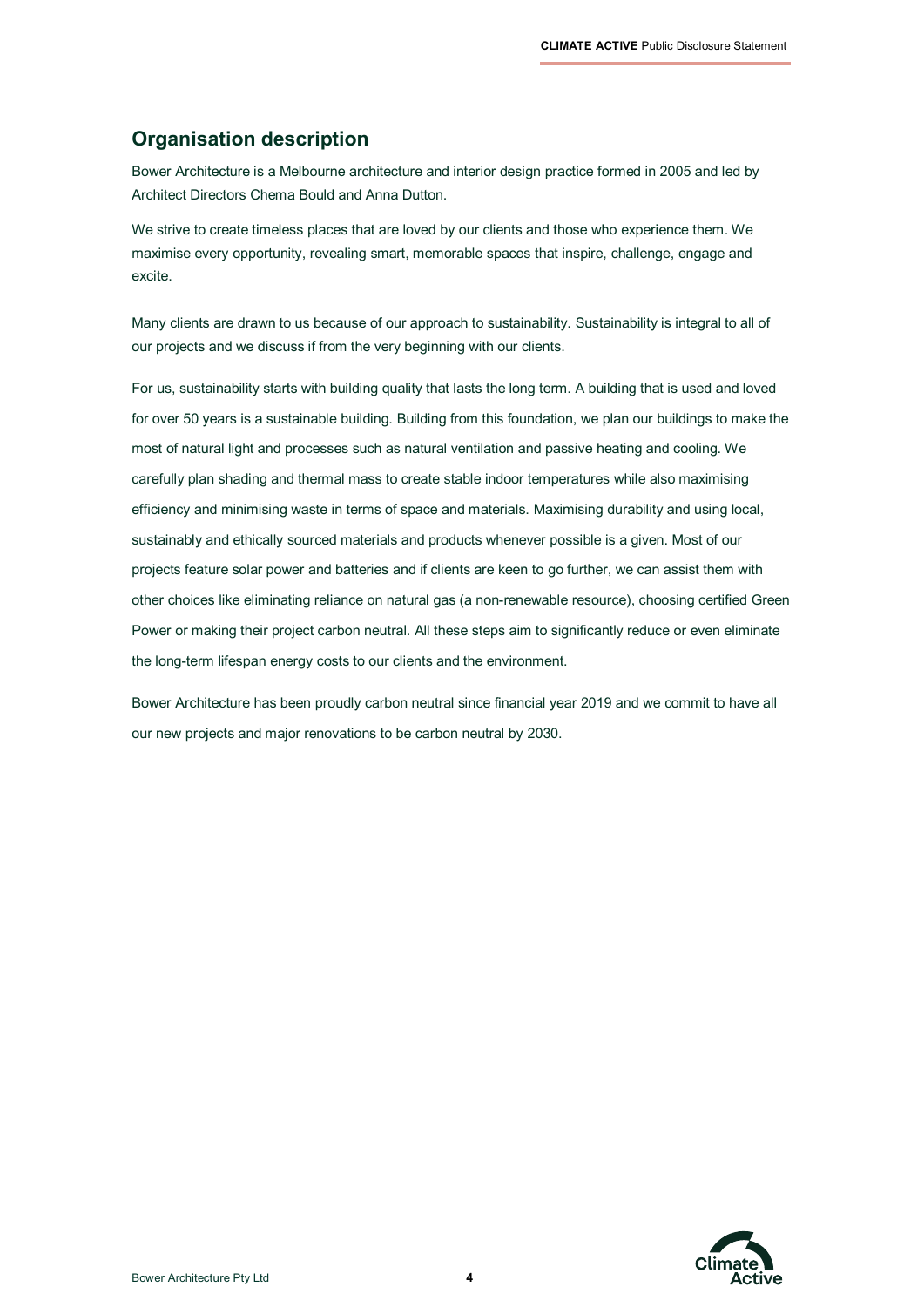# 2. EMISSION BOUNDARY

### **Diagram of the certification boundary**

This is a small organisation certification, which uses the standard Climate Active small organisation emissions boundary.

| Quantified                 | Non-quantified |  | N/A |
|----------------------------|----------------|--|-----|
| <b>Accounting Services</b> | N/A            |  |     |
| <b>Cleaning Services</b>   |                |  |     |
| Electricity                |                |  |     |
| Employee Commute           |                |  |     |
| <b>IT Equipment</b>        |                |  |     |
| <b>IT Support</b>          |                |  |     |
| Memberships &              |                |  |     |
| Registrations              |                |  |     |
| Paper                      |                |  |     |
| Printing                   |                |  |     |
| Refrigerants               |                |  |     |
| Software                   |                |  |     |
| Stationery                 |                |  |     |
| <b>Telecommunications</b>  |                |  |     |
| <b>Transport Fuels</b>     |                |  |     |
| Waste - Landfill. &        |                |  |     |
| Recycling                  |                |  |     |
| Water                      |                |  |     |
| <b>Working From Home</b>   |                |  |     |
|                            |                |  |     |

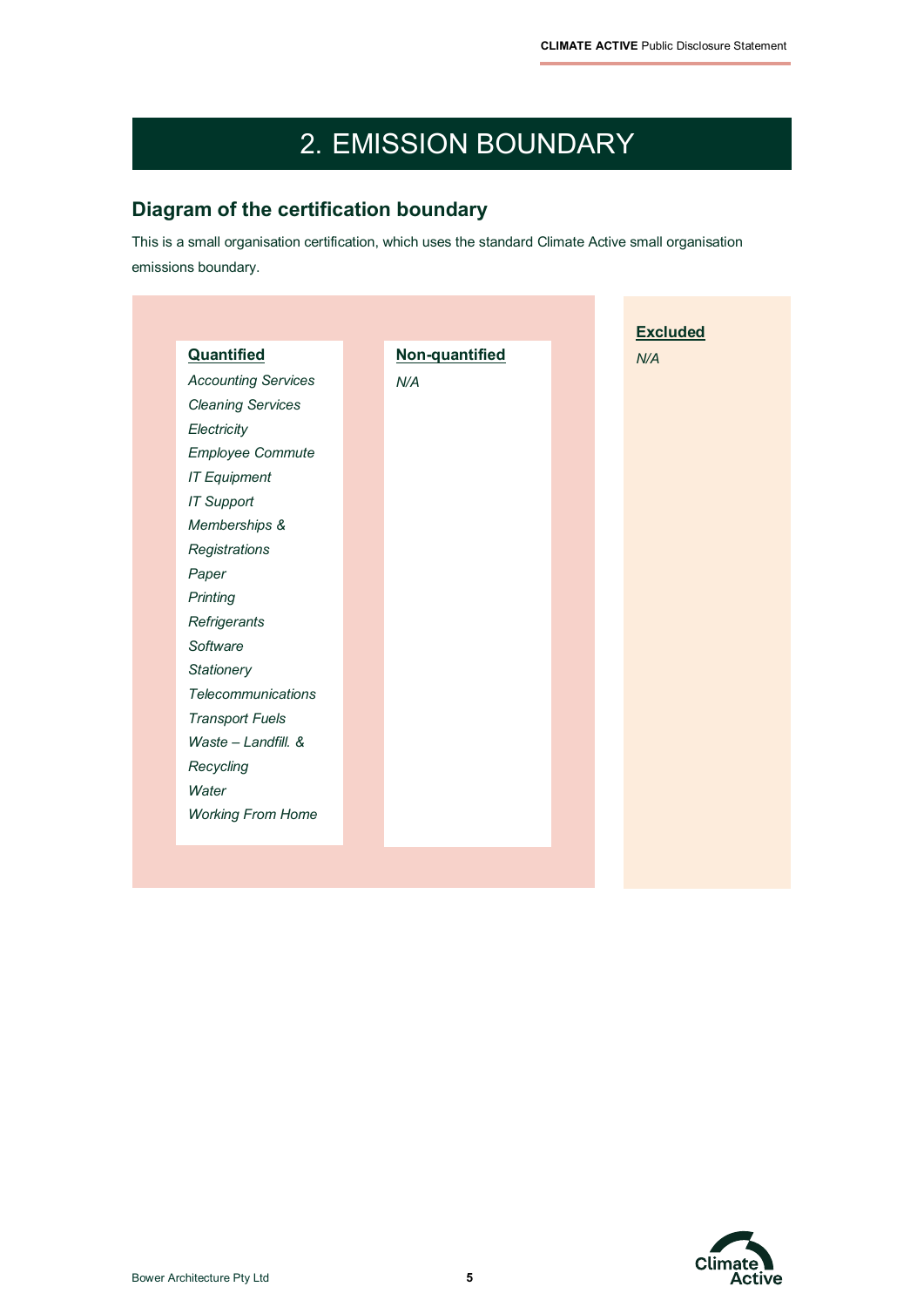### **Non-quantified sources**

N/A

### **Data management plan**

N/A

### **Excluded sources (outside of certification boundary)**

N/A

*"We strive to educate our clients and peers about our responsibility towards climate change. By being certified by Climate Active we put our best foot forward to meet Australia's 2030 Carbon emission reduction target."* 

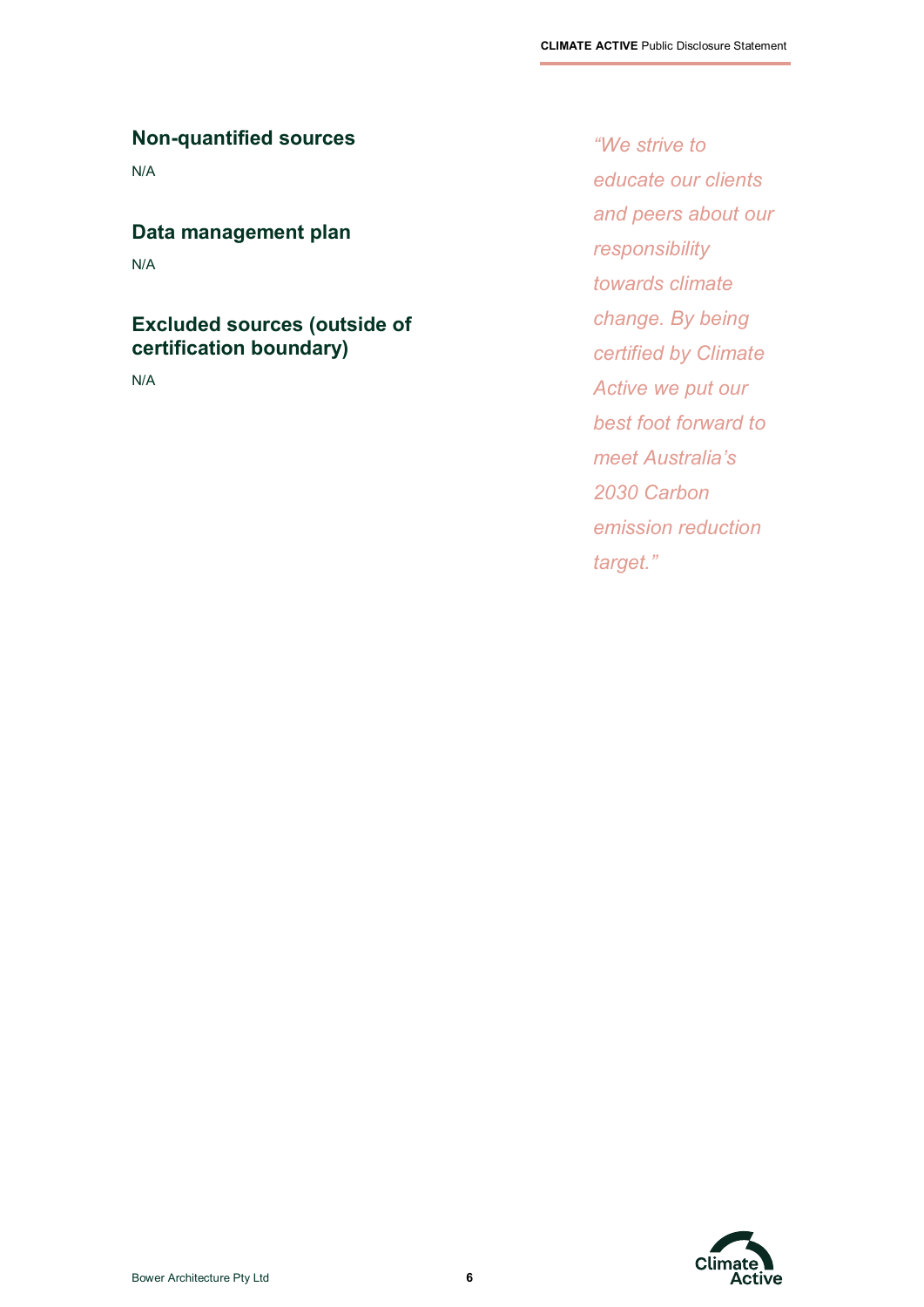# 3. EMISSIONS SUMMARY

### **Emissions reduction strategy**

Bower Architecture will be targeting three main areas of our carbon emission: travel, energy and equipment procurement, but will also aim at addressing other aspects of the business which will help reduce our carbon footprint. Bower commits to developing a detailed emission reduction strategy over the next two years.

Some of the emissions reduction strategy involves:

- Bower's main sources of emission for FY20/21 resulted in the procurement of IT equipment for staff to work from home. In the future all the main equipment that will be purchased will need to be from carbon neutral certified suppliers or equivalent.
- Adopting a paperless office through a digital markup software.
- Reducing work related travel, encouraging shared rides to site and encouraging staff to use public transport to get to and from work.
- Educating staff about reducing energy consumption and switching to a green energy provider at home.
- Commit to use Carbon Neutral Certified products as much as possible.
- Promote ourselves as a Certified Carbon Neutral organisation and encourage clients, consultants, and the broader community to adopt similar approach for a sustainable future.
- Support Bower's team to attend sustainable focused webinars and conferences to learn how others are addressing the Emission reduction strategies.
- Constantly evolving our internal office operations and procedures to lighten our Carbon footprint and better align with Australia's 2030 vision.

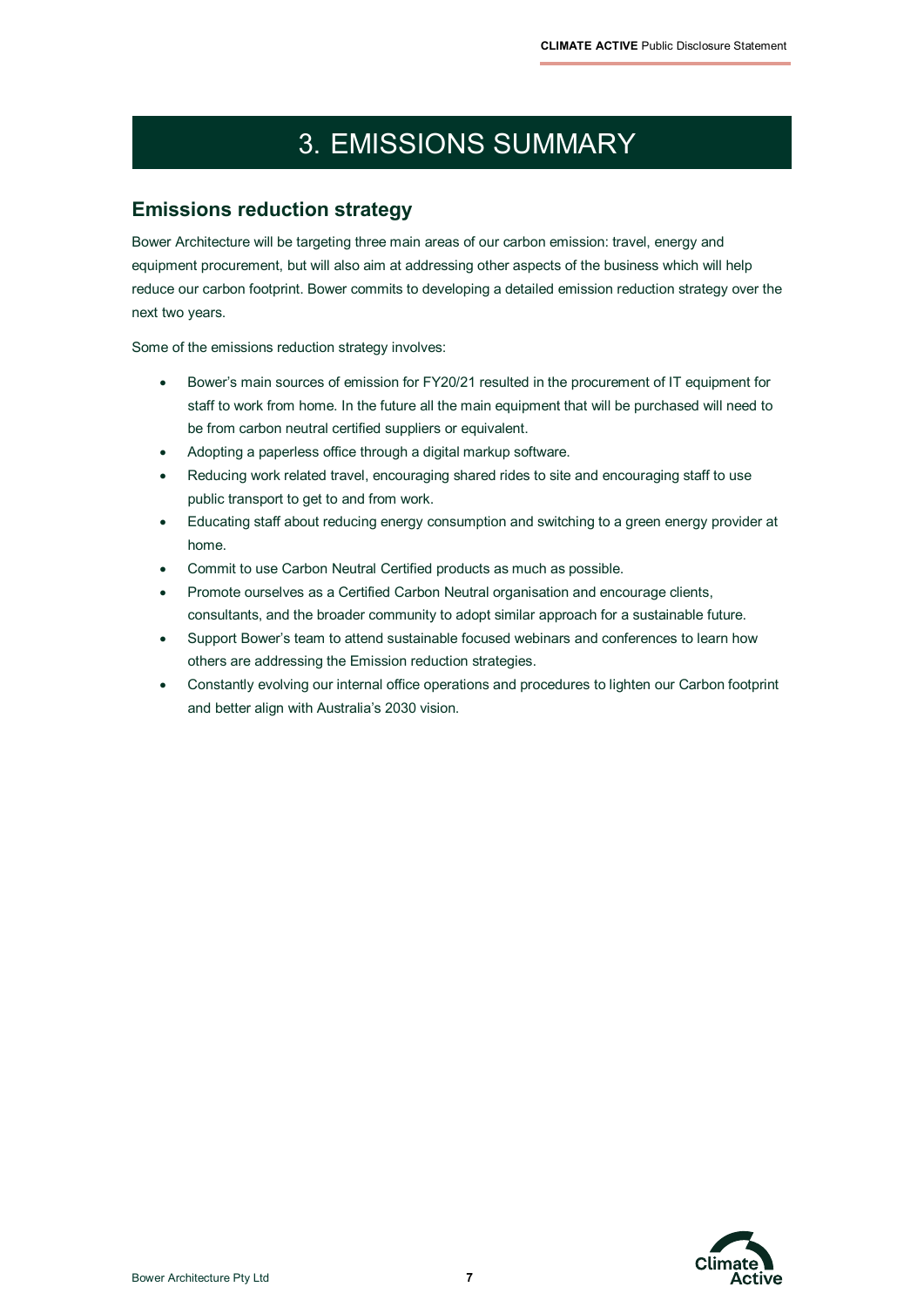### **Emissions summary (inventory)**

| Table 1                         |                            |                  |
|---------------------------------|----------------------------|------------------|
| <b>Emission source category</b> |                            | tonnes $CO2 - e$ |
| <b>Cleaning and Chemicals</b>   |                            | 0.38             |
| Electricity                     |                            | 0.00             |
| ICT services and equipment      |                            | 11.53            |
| Land and Sea Transport (fuel)   |                            | 1.39             |
| Land and Sea Transport (km)     |                            | 3.42             |
| Office equipment & supplies     |                            | 2.90             |
| <b>Professional Services</b>    |                            | 2.63             |
| Refrigerants                    |                            | 0.01             |
| Waste                           |                            | 0.13             |
| Water                           |                            | 0.0002           |
| Working from home               |                            | 6.68             |
|                                 | <b>Total Net Emissions</b> | 29.08            |

### **Uplift factors**

| Table 2                                                    |                 |      |
|------------------------------------------------------------|-----------------|------|
| <b>Reason for uplift factor</b>                            | tonnes $CO2$ -e |      |
| Mandatory 5% Small Organisation Uplift                     |                 | 1.5  |
| Total footprint to offset (uplift factors + net emissions) |                 | 30.5 |

### **Carbon neutral products**

100% recycled A4 Reflex paper was used by Bower Architecture in FY2020-21.

This assessment and Climate Active submission was prepared with the assistance o[f Pangolin Associates](https://pangolinassociates.com/) and these services are also carbon neutral.

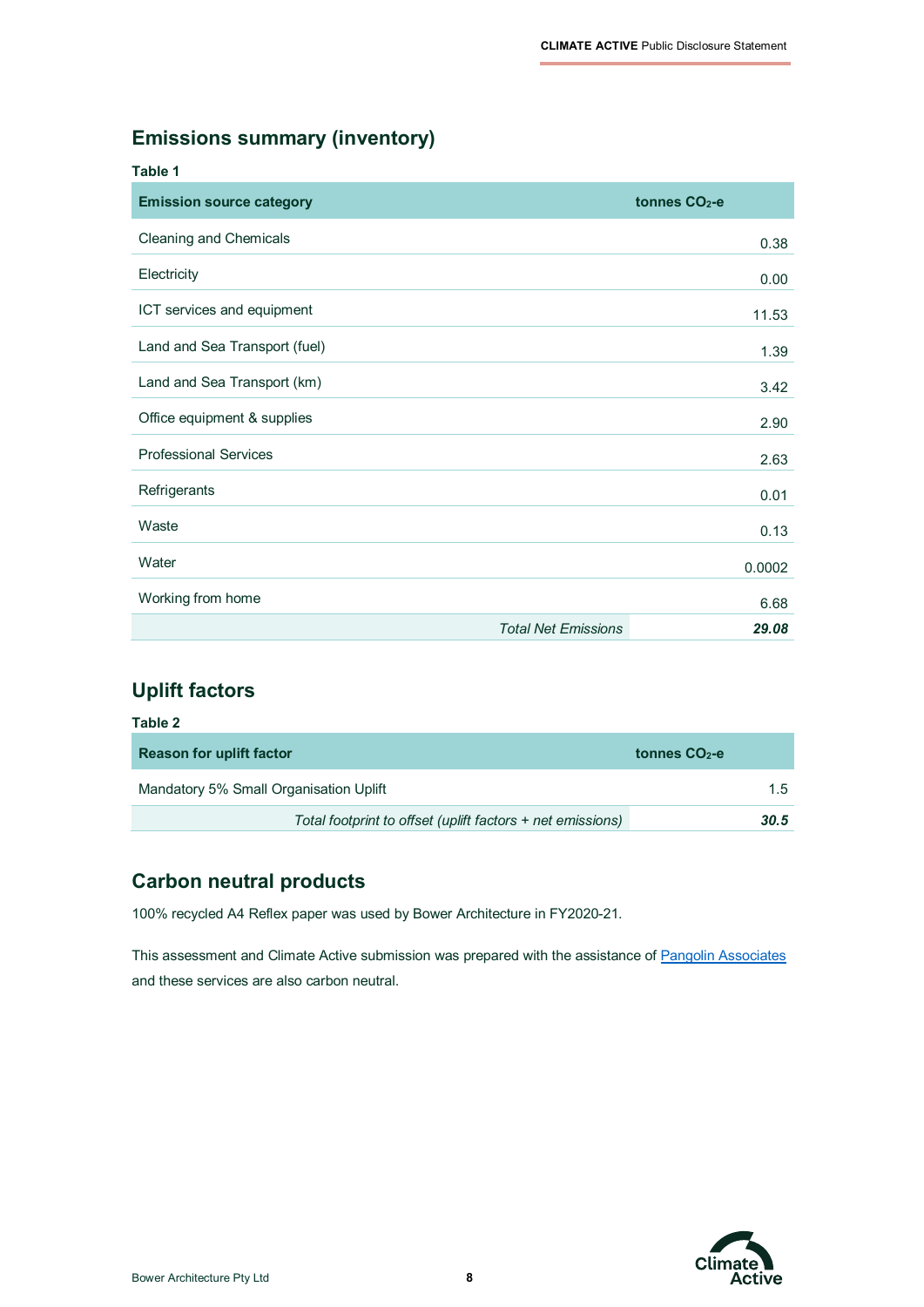### **Electricity summary**

Electricity was calculated using a market-based approach.

#### **Market-based approach summary Table 3**

| ט סועו                                                                    |                               |                              |                                            |
|---------------------------------------------------------------------------|-------------------------------|------------------------------|--------------------------------------------|
| <b>Market Based Approach</b>                                              | <b>Activity Data</b><br>(kWh) | <b>Emissions</b><br>(kqCO2e) | <b>Renewable</b><br>Percentage of<br>total |
| Behind the meter consumption of electricity generated                     | $\Omega$                      | $\Omega$                     | $0\%$                                      |
| <b>Total non-grid electricity</b>                                         | $\bf{0}$                      | $\mathbf{0}$                 | $0\%$                                      |
| LGC Purchased and retired (kWh) (including PPAs &<br>Precinct LGCs)       | $\Omega$                      | $\Omega$                     | 0%                                         |
| GreenPower                                                                | 5,599                         | $\Omega$                     | 93%                                        |
| Jurisdictional renewables (LGCs retired)                                  | $\Omega$                      |                              | $0\%$                                      |
| Jurisdictional renewables (LRET) (applied to ACT grid<br>electricity)     | $\Omega$                      | $\Omega$                     | $0\%$                                      |
| Large Scale Renewable Energy Target (applied to grid<br>electricity only) | 1,139                         | $\mathbf 0$                  | 19%                                        |
| <b>Residual Electricity</b>                                               | $-720$                        | $-772$                       | $-12%$                                     |
| <b>Total grid electricity</b>                                             | 6,018                         | $-772$                       | 100%                                       |
| Total Electricity Consumed (grid + non grid)                              | 6,018                         | $-772$                       | 112%                                       |
| Electricity renewables                                                    | 6,738                         | $\Omega$                     |                                            |
| <b>Residual Electricity</b>                                               | $-720$                        | $-772$                       |                                            |
| <b>Exported on-site generated electricity</b>                             | $\bf{0}$                      | $\mathbf{0}$                 |                                            |
| Emission Footprint (kgCO2e)                                               |                               | $\Omega$                     |                                            |

*A minus Residual Electricity Emissions in kgCO2e rounds to zero because the negative emissions can only be used to reduce electricity consumption emissions. See electricity accounting rules for further information*

| Total renewables (grid and non-grid)                   | 111.96%   |
|--------------------------------------------------------|-----------|
| <b>Mandatory</b>                                       | 18.93%    |
| <b>Voluntary</b>                                       | $93.04\%$ |
| <b>Behind the meter</b>                                | $0.00\%$  |
| <b>Residual Electricity Emission Footprint (TCO2e)</b> | $\bf{0}$  |

Figures may not sum due to rounding. Renewable percentage can be above 100%

#### **Location-based approach summary Table 4**

| Location-based approach                 | <b>Activity Data</b><br>(kWh) | <b>Emissions</b><br>(kqCO <sub>2</sub> . <sub>e</sub> ) |
|-----------------------------------------|-------------------------------|---------------------------------------------------------|
| VIC.                                    | 6.018                         | 6.560                                                   |
| Grid electricity (scope 2 and 3)        | 6.018                         | 6.560                                                   |
| VIC.                                    | 0                             | 0                                                       |
| Non-grid electricity (Behind the meter) | 0                             | 0                                                       |
| <b>Total Electricity Consumed</b>       | 6,018                         | 6,560                                                   |

**Emission Footprint (tCO<sub>2</sub>-e) <b>7 7** 

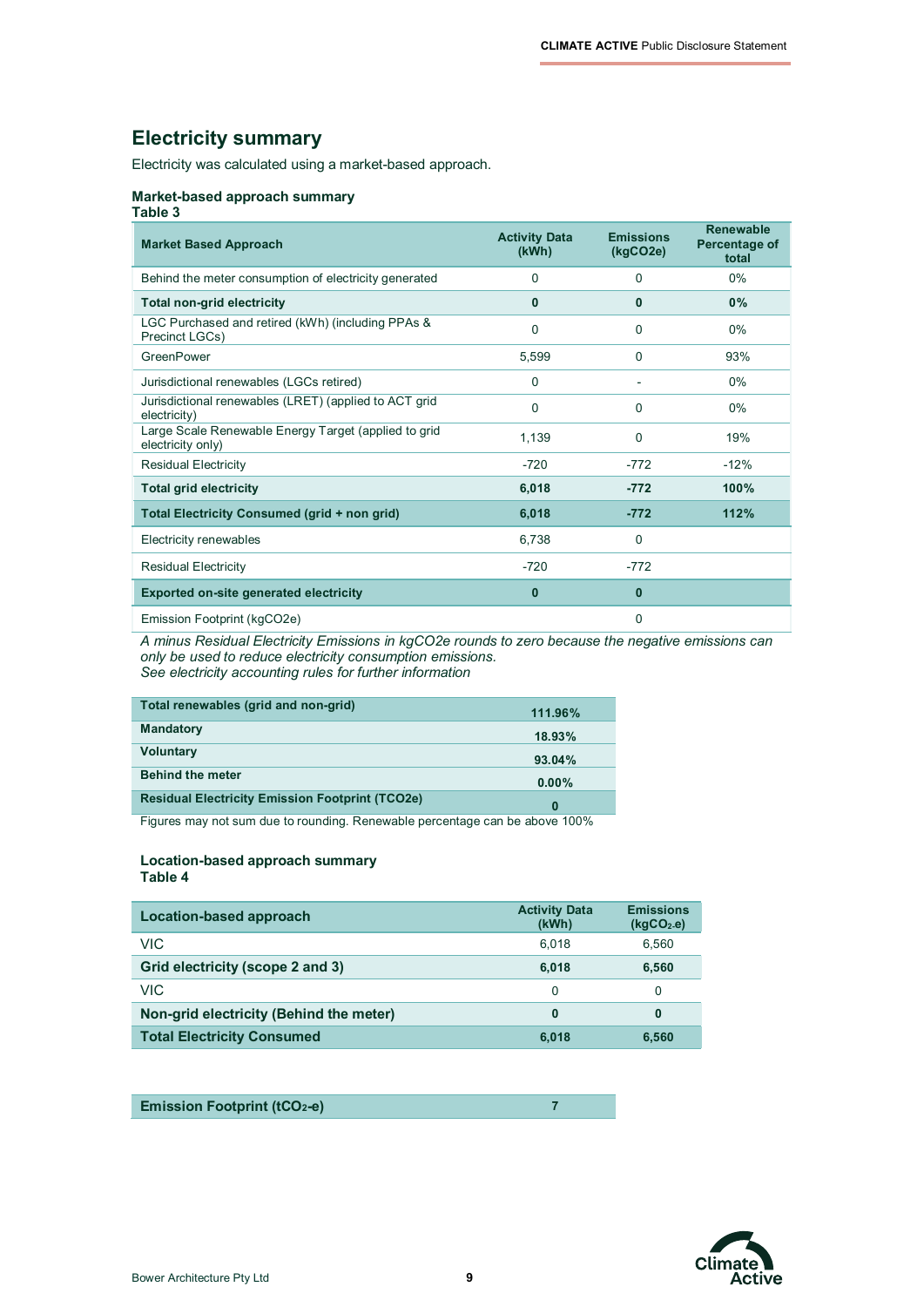# 4. CARBON OFFSETS

### **Offsets strategy**

|    | <b>Offset purchasing strategy:</b>                                              |    |
|----|---------------------------------------------------------------------------------|----|
|    | In arrears                                                                      |    |
| 1. | Total offsets previously<br>forward purchased and<br>banked for this report     | 0  |
| 2. | Total emissions liability to<br>offset for this report                          | 31 |
| 3. | Net offset balance for this<br>reporting period                                 | 31 |
| 4. | Total offsets to be forward<br>purchased to offset the next<br>reporting period | 0  |
|    | Total offsets required for this<br>report                                       | 31 |

### **Co-benefits**

#### **150 MW grid connected Wind Power based electricity generation project in Gujarat, India.**

The main purpose of the project is to generate renewable electricity using wind power and feed the generated output to the local grid in Gujarat, contributing to climate change mitigation efforts. In addition to the generation of renewable energy-based electricity, the project has also been conceived to enhance the propagation of commercialisation of wind power generation in the region and to contribute to the sustainable development of the region, socially, environmentally and economically. The proposed project activity leads to alleviation of poverty by establishing direct and indirect employment benefits accruing out of infrastructure development of wind farms, installation work, operation and management of wind farm, providing daily needs, etc. The infrastructure in and around the project area will also improve due to project activity. This includes development of road network and improvement of electricity quality, frequency and availability as the electricity is fed into a deficit grid. The generated electricity is fed into the Western regional Grid through local grid, thereby improving the grid frequency and availability of electricity to the local consumers (villagers & sub-urban habitants) which will provide new opportunities for industries and economic activities to be setup in the area thereby resulting in greater local employment, ultimately leading to overall development.

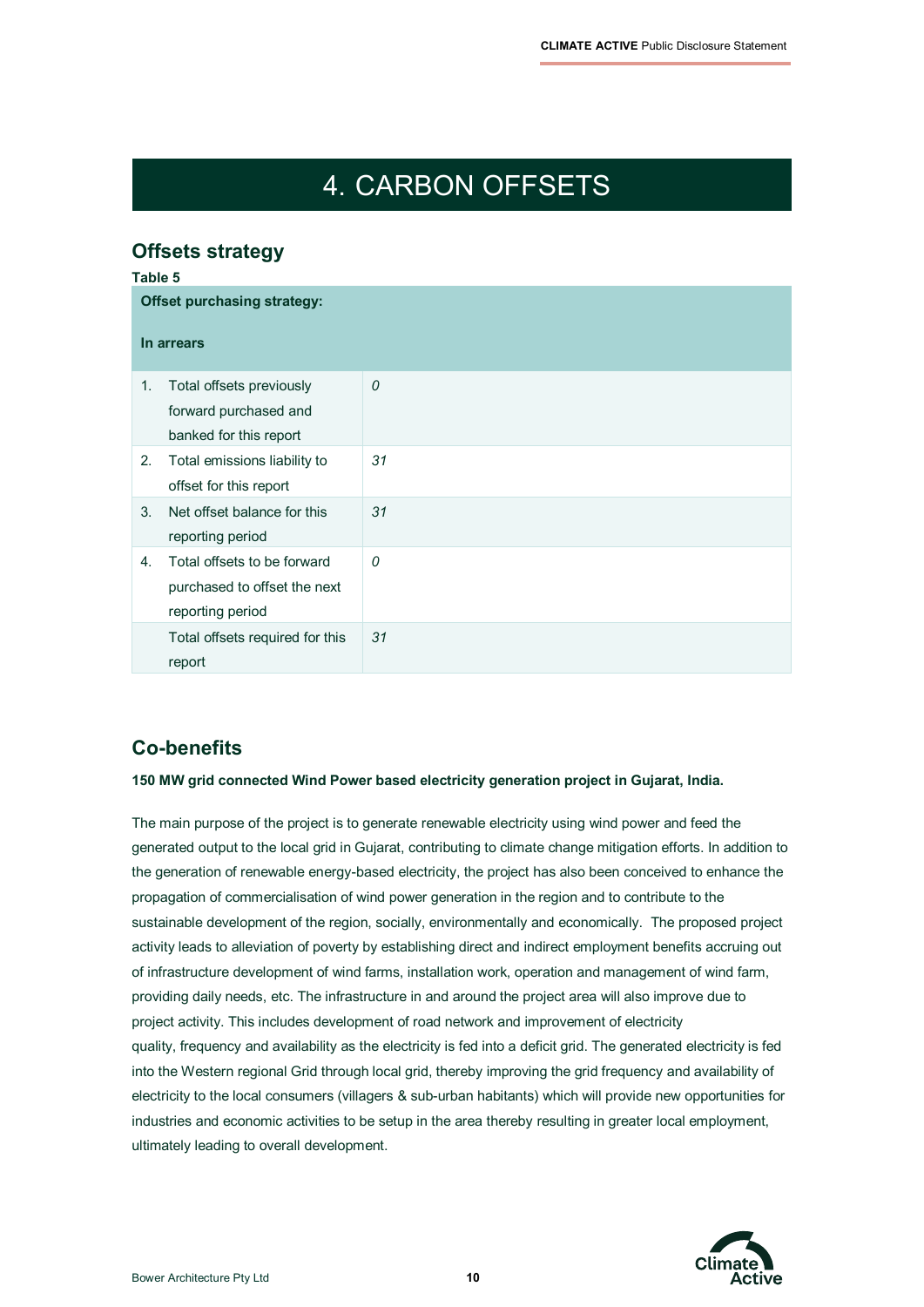$\overline{a}$ 

# **Offsets summary**

Proof of cancellation of offset units

### **Table 6**

| <b>Offsets cancelled for Climate Active Carbon Neutral Certification</b>                                                                 |                                   |                 |                        |                                                                                                    |         |                                                  |                                                                 |                                                          |                                                               |                                      |
|------------------------------------------------------------------------------------------------------------------------------------------|-----------------------------------|-----------------|------------------------|----------------------------------------------------------------------------------------------------|---------|--------------------------------------------------|-----------------------------------------------------------------|----------------------------------------------------------|---------------------------------------------------------------|--------------------------------------|
| <b>Project description</b>                                                                                                               | Type of<br><b>offset</b><br>units | <b>Registry</b> | <b>Date</b><br>retired | Serial number (and<br>hyperlink to registry<br>transaction record)                                 | Vintage | <b>Eligible</b><br><b>Quantity</b><br>$(tCO2-e)$ | <b>Quantity</b><br>used for<br>previous<br>reporting<br>periods | Quantity<br>banked<br>for future<br>reporting<br>periods | <b>Quantity</b><br>used for this<br>reporting<br>period claim | <b>Percentage</b><br>of total $(\%)$ |
| 150 MW grid connected<br>Wind Power based<br>electricity generation<br>project in Gujarat, India -<br>stapled with Greenfleet<br>credits | <b>VCUs</b>                       | Verra           | 17 Aug<br>2021         | 9085-66624917-<br>66624941-VCS-VCU-<br>1491-VER-IN-1-292-<br>01012017-31122017-<br>$\overline{0}$  | 2017    | 25                                               | $\Omega$                                                        | 0                                                        | 25                                                            | 81%                                  |
| 150 MW grid connected<br>Wind Power based<br>electricity generation<br>project in Gujarat, India -<br>stapled with Greenfleet<br>credits | <b>VCUs</b>                       | Verra           | 17 Aug<br>2021         | 9085-66624892-<br>66624916-VCS-VCU-<br>1491-VER-IN-1-292-<br>01012017-31122017-<br>$\underline{0}$ | 2017    |                                                  | $\Omega$                                                        | 0                                                        |                                                               | 3%                                   |
| 150 MW grid connected<br>Wind Power based<br>electricity generation<br>project in Gujarat, India -<br>stapled with Greenfleet<br>credits | <b>VCUs</b>                       | Verra           | 12 Oct<br>2021         | 9085-66629457-<br>66629461-VCS-VCU-<br>1491-VER-IN-1-292-<br>01012017-31122017-<br>$\overline{0}$  | 2017    | 5                                                | $\mathbf 0$                                                     | 0                                                        | 5                                                             | 16%                                  |
|                                                                                                                                          |                                   |                 |                        |                                                                                                    |         |                                                  | Total offsets retired this report and used in this report       |                                                          | 31                                                            |                                      |
|                                                                                                                                          |                                   |                 |                        | Total offsets retired this report and banked for future reports                                    |         |                                                  |                                                                 | 0                                                        |                                                               |                                      |

| Type of offset units         | Quantity (used for this reporting period claim) | <b>Percentage of Total</b> |
|------------------------------|-------------------------------------------------|----------------------------|
| Verified Carbon Units (VCUs) |                                                 | 100%                       |

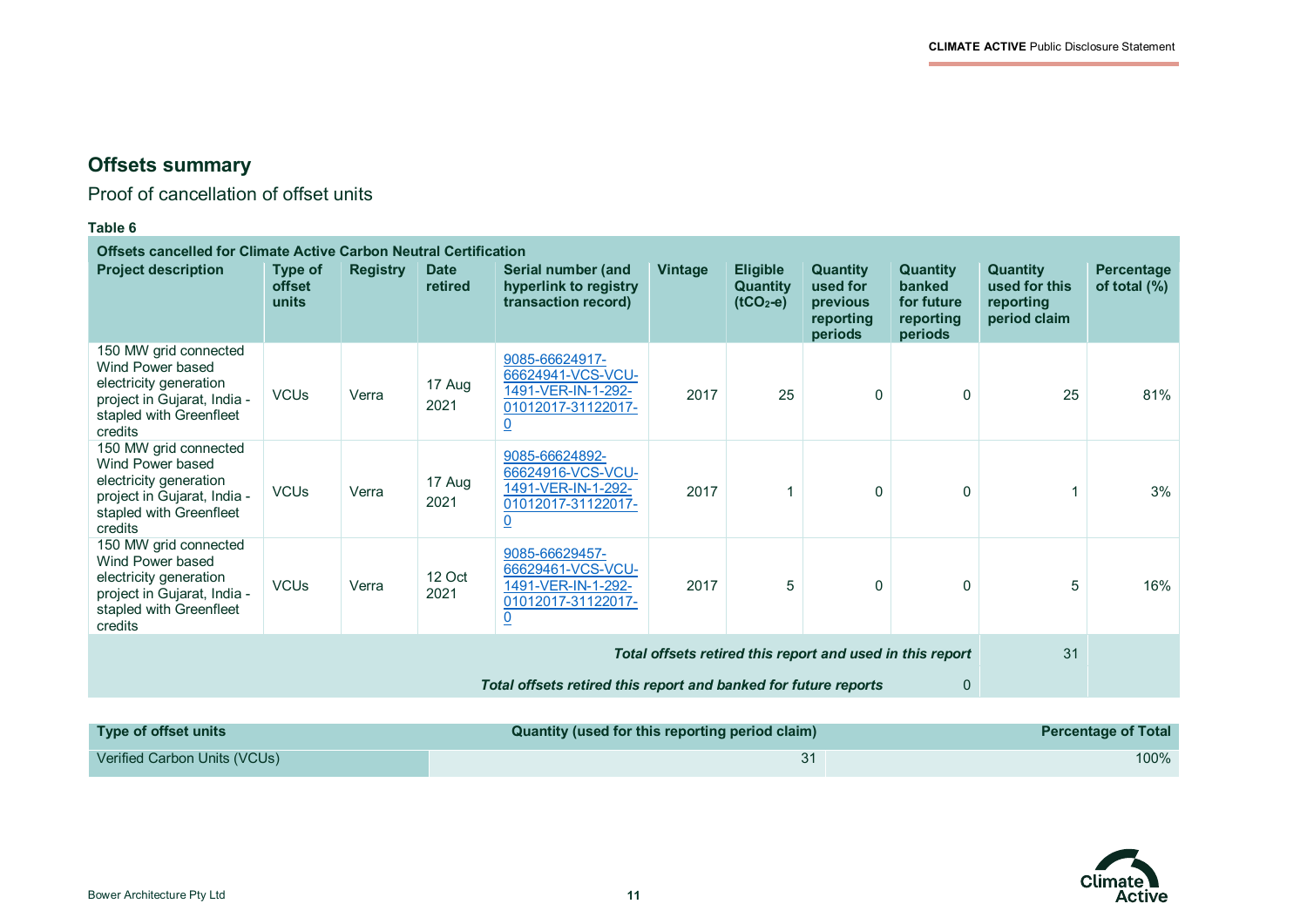# 5. USE OF TRADE MARK

#### **Table 7**

| Description where trademark used  | Logo type                     |
|-----------------------------------|-------------------------------|
| Marketing Collateral              | Certified Organisation        |
| Submissions                       | <b>Certified Organisation</b> |
| <b>Bower Architecture Website</b> | Certified Organisation        |
| Email signatures                  | <b>Certified Organisation</b> |

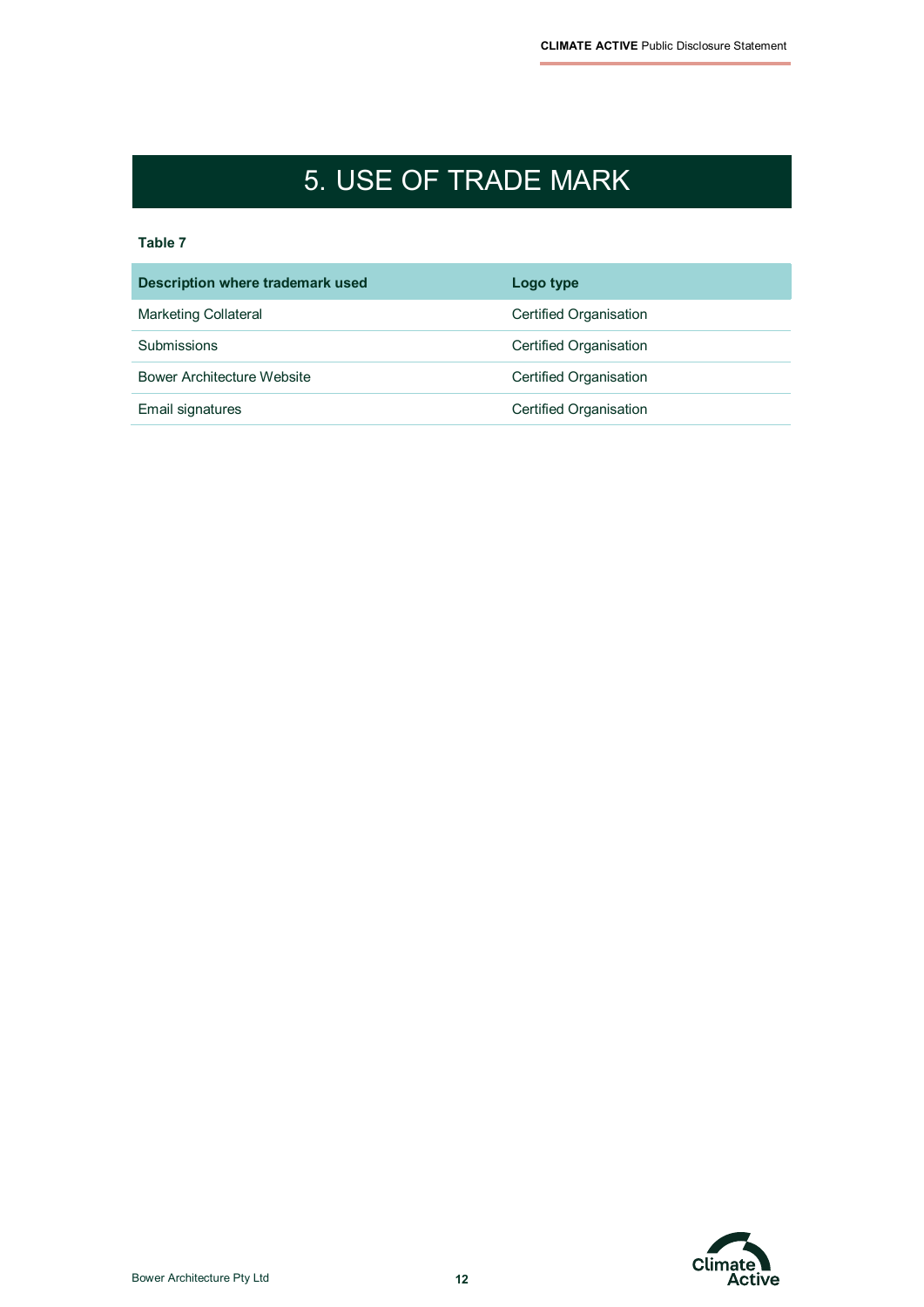# 6. ADDITIONAL INFORMATION

Bower Architecture Pty Ltd has also purchased 31 tonnes of biodiversity offsets through Greenfleet for FY2020-21, certificate below. Greenfleet is a leading Australian not-for-profit environmental organisation on a mission to protect our climate by restoring forests. Greenfleet forests address critical deforestation, restore habitat for wildlife including many endangered species, capture carbon emissions to protect our climate, reduce soil erosion, improve water quality, and economically support local and indigenous communities.



October 2021

### This is to certify

### **Bower Architecture & Interiors**

has offset 55 tonnes of CO2-e with Greenfleet plus 55 carbon credits via Climate Active.

Your support will help us restore native forests and ecosystems, which provide crucial habitat for endangered wildlife, help counter the devastating impact of the bushfires, and reduce the impacts of climate change.

Greenfleet will plant enough biodiverse native trees on your behalf to offset these emissions.

Thank you for helping us grow our forests and grow climate hope.

 $44 - 44$ 

Wayne Wescott | Greenfleet CEO



Greenfleet Australia ABN 22 095 044 465 as consorate trustee on behalf of the Greenfleet Trust ABN 86 693 237 685 Greenfleet ween measured and now 22 uso use to a wapelate unsure unrestance on the ween measured units and so use 257 page<br>Hinderst and Replaced Authorised Representative of Greenfile: FAISL Pty Inf ARN 35-159-984-303, AFSL 427:52 Le

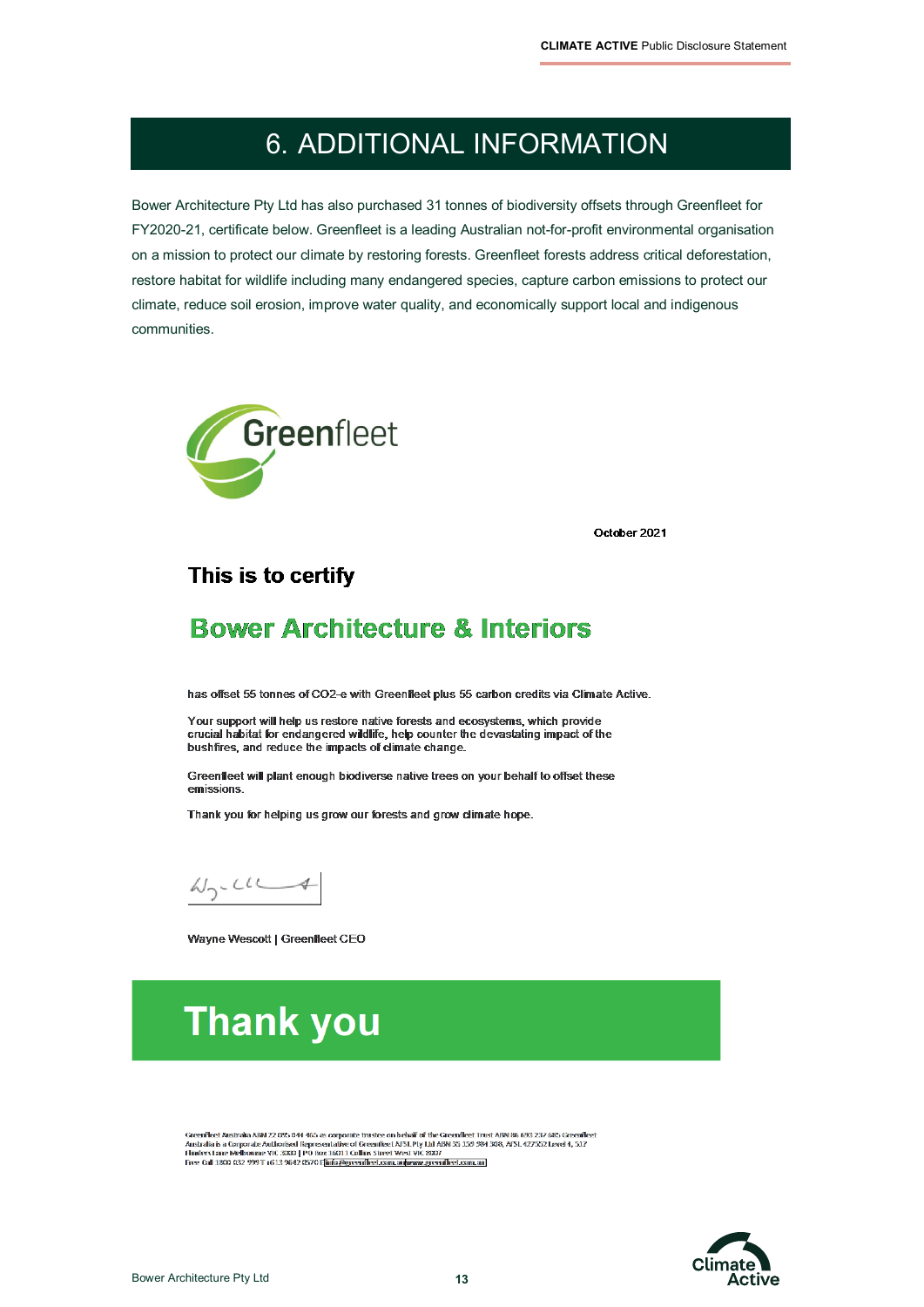# APPENDIX 1

### **Excluded emissions**

To be deemed relevant an emission must meet two of the five relevance criteria. Excluded emissions are detailed below against each of the five criteria.

#### **Table 8**

| <b>Relevance test</b>           |                                                                                                                                                                                 |                                                                                                                                  |                                                                                                 |                                                                                                                                       |                                                                                                                                                                                                                                                                |
|---------------------------------|---------------------------------------------------------------------------------------------------------------------------------------------------------------------------------|----------------------------------------------------------------------------------------------------------------------------------|-------------------------------------------------------------------------------------------------|---------------------------------------------------------------------------------------------------------------------------------------|----------------------------------------------------------------------------------------------------------------------------------------------------------------------------------------------------------------------------------------------------------------|
| Excluded<br>emission<br>sources | The emissions<br>from a<br>particular<br>source are<br>likely to be<br>large relative<br>to the<br>organisation's<br>electricity,<br>stationary<br>energy and<br>fuel emissions | The emissions<br>from a<br>particular<br>source<br>contribute<br>to the<br>organisation's<br>greenhouse<br>gas risk<br>exposure. | Key<br>stakeholders<br>deem the<br>emissions<br>from a<br>particular<br>source are<br>relevant. | The<br>responsible<br>entity has the<br>potential to<br>influence the<br>reduction of<br>emissions<br>from a<br>particular<br>source. | The emissions<br>are from<br>outsourced<br>activities<br>previously<br>undertaken<br>within the<br>organisation's<br>boundary,<br>or from<br>outsourced<br>activities<br>typically<br>undertaken<br>within the<br>boundary for<br>comparable<br>organisations. |
| N/A                             |                                                                                                                                                                                 |                                                                                                                                  |                                                                                                 |                                                                                                                                       |                                                                                                                                                                                                                                                                |

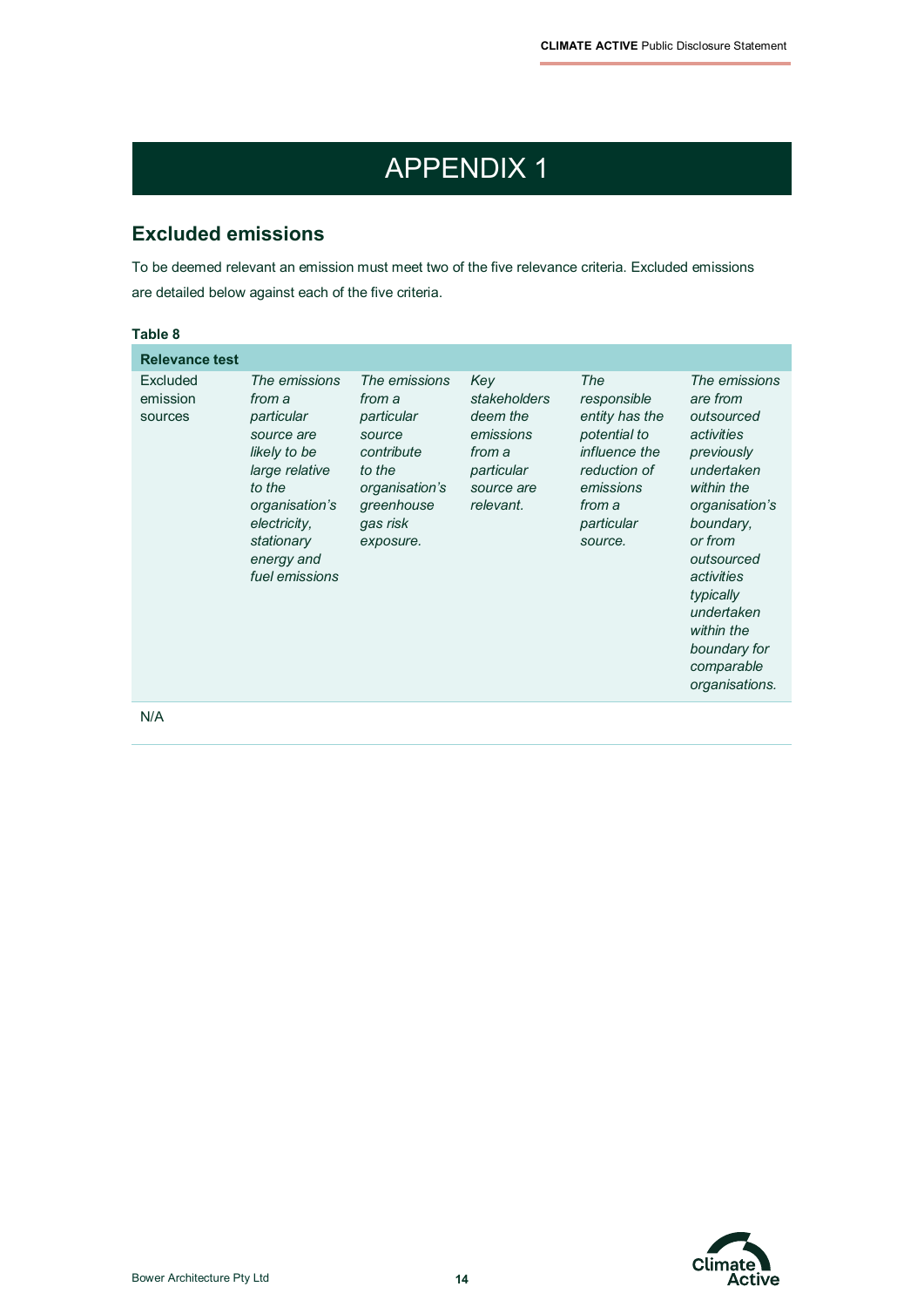# APPENDIX 2

# **Non-quantified emissions for organisations**

|  | × |  |
|--|---|--|
|  |   |  |

| <b>Non-quantification test</b>                  |                                                                                                |                                                                                                           |                                                                                                                                       |                                                                                      |
|-------------------------------------------------|------------------------------------------------------------------------------------------------|-----------------------------------------------------------------------------------------------------------|---------------------------------------------------------------------------------------------------------------------------------------|--------------------------------------------------------------------------------------|
| Relevant-non-<br>quantified<br>emission sources | <i>Immaterial</i><br><1% for individual<br><i>items and no</i><br>more than 5%<br>collectively | Quantification is<br>not cost effective<br>relative to the size<br>of the emission<br>but uplift applied. | Data unavailable<br>but uplift applied.<br>A data<br>management plan<br>must be put in<br>place to provide<br>data within 5<br>years. | Initial emissions<br>non-quantified but<br>repairs and<br>replacements<br>quantified |
| N/A                                             |                                                                                                |                                                                                                           |                                                                                                                                       |                                                                                      |